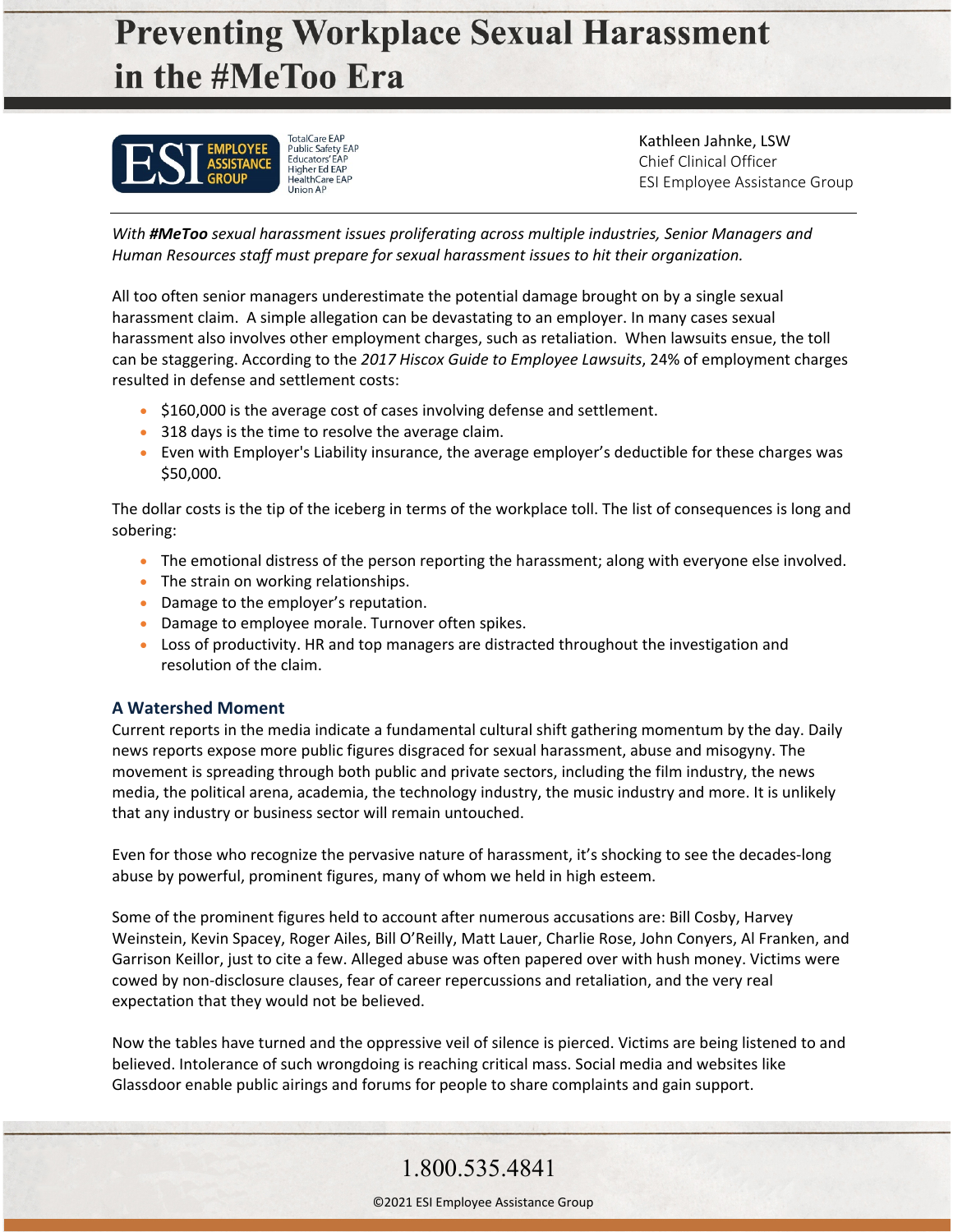## **Preventing Workplace Sexual Harassment** in the #MeToo Era

#### **Prevention Must Be a Priority**

Employers should expect the likelihood that harassment complaints will increase as sexual harassment charges continue making headlines. Organizations that have been less than diligent on this matter should be ready for ugly secrets to emerge, but even diligent employers must take steps. It is vital that every employer have a sexual harassment prevention program in place.

Some employers point to insurance that mitigates the financial consequences of sexual harassment claims as a solution, but insurance provides limited financial relief. While it is helpful to have liability insurance in place, it is akin to closing the barn door after the horse has escaped. It is a remedial containment reaction as opposed to proactive prevention. The least expensive and least damaging claim is the one that never occurs.

There are steps every employer needs to lower the risk of sexual harassment in the organization.

#### **These steps start with**:

- Having zero-tolerance policies in place, making all employees aware of the policies, and reinforcing the policies consistently.
- Mandating that every employee and every supervisor take a comprehensive sexual harassment and discrimination-training course.

#### **Here are other steps your organization should take**:

- **Review Equal Employment Opportunity Commission (EEOC) guidance**. Make sure that your HR and managerial staff are familiar with and stay updated on EEOC policies and guidance.
- **Review your organization's harassment policies**. Ideally, conduct this review with the senior management team to discuss and reaffirm the organization's policies. Have a discussion about the process for handling complaints in the workplace and the repercussions for policy violations.
- **Circulate your anti-harassment policies throughout the organization**. Clearly state your organization's serious commitment to a fair, respectful and harassment-free work environment. Remind people of consequences for violation of the policy.
- **Raise awareness about how people can report a complaint**. Provide alternative paths for reporting complaints.
- **Mandate harassment training**. Start with intensive training geared to managers, then extend training throughout all levels of the organization. Harassment is not something that occurs just with senior managers; it can be peer-to-peer.
- **Make it clear that harassment is not just sexual harassment**. It also encompasses unwelcome conduct based on race, color, religion, sex (including pregnancy), national origin, age (40 or older), disability or genetic information.

1.800.535.4841

©2021 ESI Employee Assistance Group